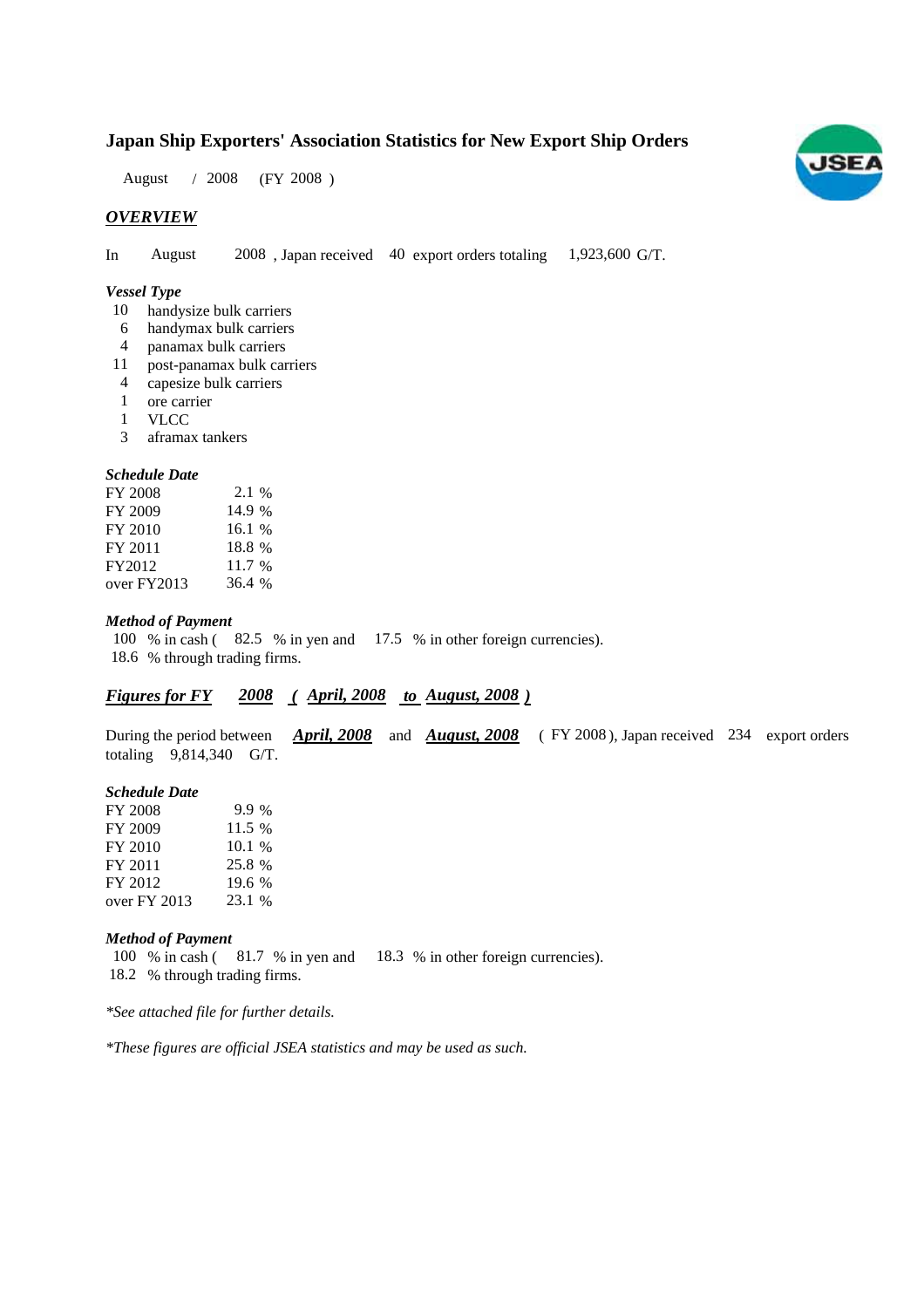#### New Export Orders Placed in August 2008 (FY 2008) Based on Fiscal Year

No. G/T No. G/T No. G/T No. G/T No. G/T No. G/T No. G/T No. G/TGeneral Cargos | 37| 2,501,450|| 2| 178,380| 1| 7,000| 2| 30,600| 8| 407,400| 0| 0| 13| 623,380|| 18| 936,880 Bulk Carriers | 468| 22,185,949| 27| 1,065,030| 32| 1,309,770| 48| 1,894,360| 53| 1,758,040| 36| 1,592,100| 196| 7,619,300| 302| 12,942,840 Tankers | 71| 2,708,809|| 2| 320,440| 2| 76,800| 11| 425,400| 6| 417,520| 4| 331,500| 25| 1,571,660|| 42| 1,954,020 Combined Carriers 0 0 0 0 0 0 0 0 0 0 0 0 0 0 0 0Others 0 0 0 0 0 0 0 0 0 0 0 0 0 0 0 0 $\mathbf{0}$ Total 576 27,396,208 31 1,563,850 35 1,393,570 61 2,350,360 67 2,582,960 40 1,923,600 234 9,814,340 362 15,833,740 FY 2007 / FY 2006 (%) \* 124.3 | 87.7 | 129.2 | 140.0 | 83.3 | 77.5 | 97.0 | \*\* 117.5 In CGT | | 12,244,284| | 657,800| | 673,371| | 1,183,961| | 1,267,220| | 805,702| | 4,588,054|| | 7,273,451 Description Apr 07 to Mar 08 April 2008 May 2008 June 2008 July 2008 August 2008 Apr 08 to Aug 08 Jan 08 to Aug 08

*Figures for shipbuilding orders of 500 G/T and over for export as steel vessels placed with JSEA members are covered.*

\*FY 2007/FY2006

\*\*Calendar Year 2008

JSEA (September 2008)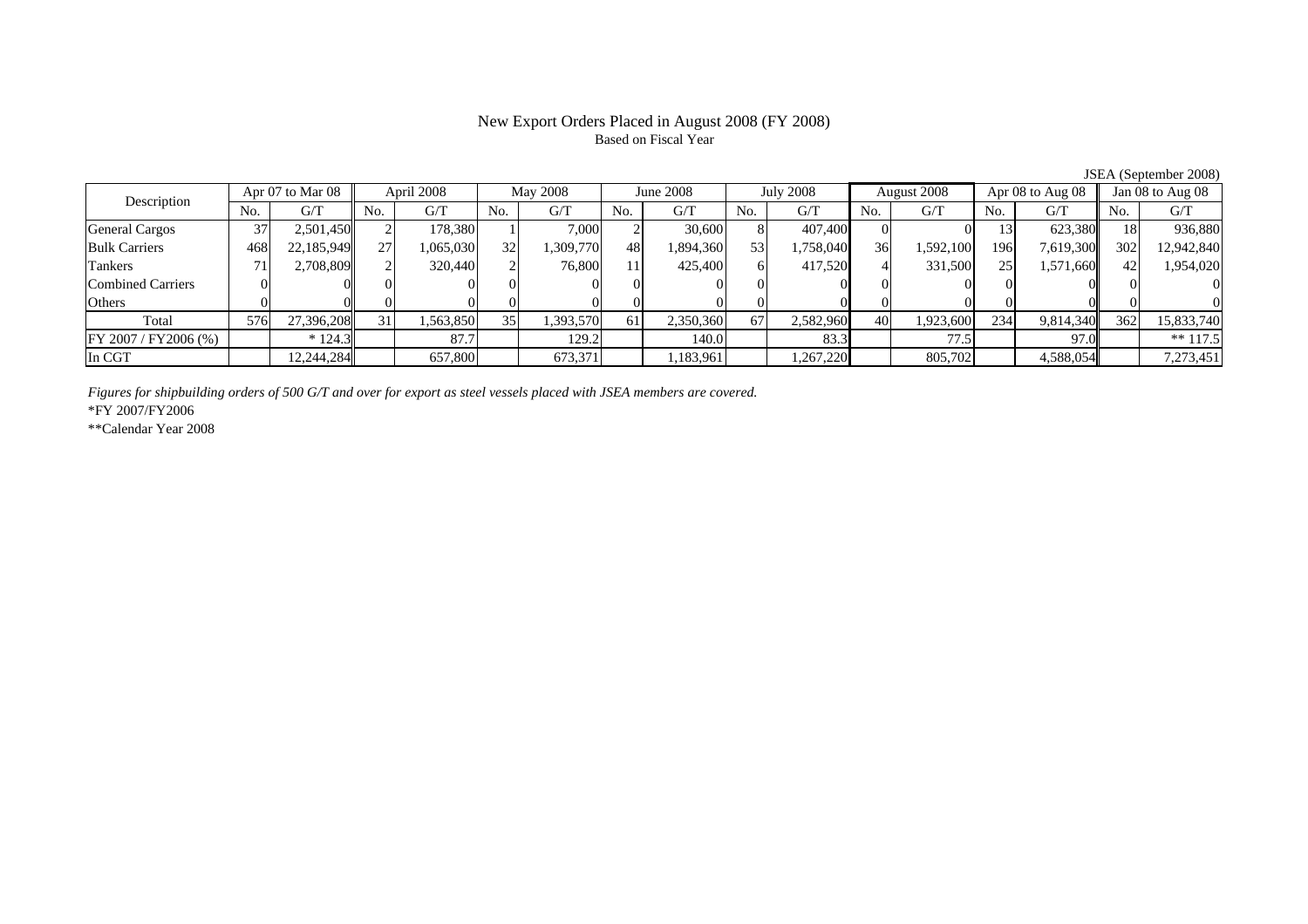# Based on Fiscal Year

No. I G/T II No. I G/T II No. I G/T II No. I G/T G/T II No. I G/T II No. I G/T II No. I G/T II No. I G/T II No  $G/T$ General Cargos ( 42 1,924,092 4 43,970 2 27,102 2 24,808 5 281,861 2 44,619 15 422,360 29 1,138,346 Bulk Carriers 203 8,514,614 12 454,496 15 715,241 21 801,593 14 716,016 21 874,753 83 3,562,099 146 5,978,835 Tankers | 86| 4,992,122|| 6| 356,813| 5| 202,250| 5| 206,254| 7| 211,259| 4| 121,289| 27| 1,097,865|| 56| 3,111,442 Combined Carriers 0 0 0 0 0 0 0 0 0 0 0 0 0 0 0 0Others 0 0 1 7,000 0 0 0 0 0 0 0 0 1 7,000 1 7,000 Total 331 15,430,828 23 862,279 22 944,593 28 1,032,655 26 1,209,136 27 1,040,661 126 5,089,324 232 10,235,623 FY 2007 / FY 2006 (%) \* 96.7 \* 96.7 83.4 129.7 69.1 69.1 68.5 132.3 87.6 \* 87.6 \* \$99.1 In CGT | | 7,473,807 || | 475,447 | | 430,450 | | 506,741 | | 611,929 | | 487,960 | | 2,512,527 | | 4,945,259 June 2008Description Apr 07 to Mar 08 April 2008 May 2008 June 2008<br>No. 6/T No. 6/T No. 6/T No. 6/T No. 6/T Apr 07 to Mar 08 | April 2008 | May 2008 | June 2008 | July 2008 | August 2008 | Apr 08 to Aug 08 || Jan 08 to Jul 08

*Deliveries of new shipbuilding orders of 500 G/T and over for export as steel vessels placed with JSEA members are covered.*

\*FY 2007/FY2006

\*\*Calendar Year 2008

JSEA (September 2008)

# Export Ships Delivered in August 2008 (FY 2008)